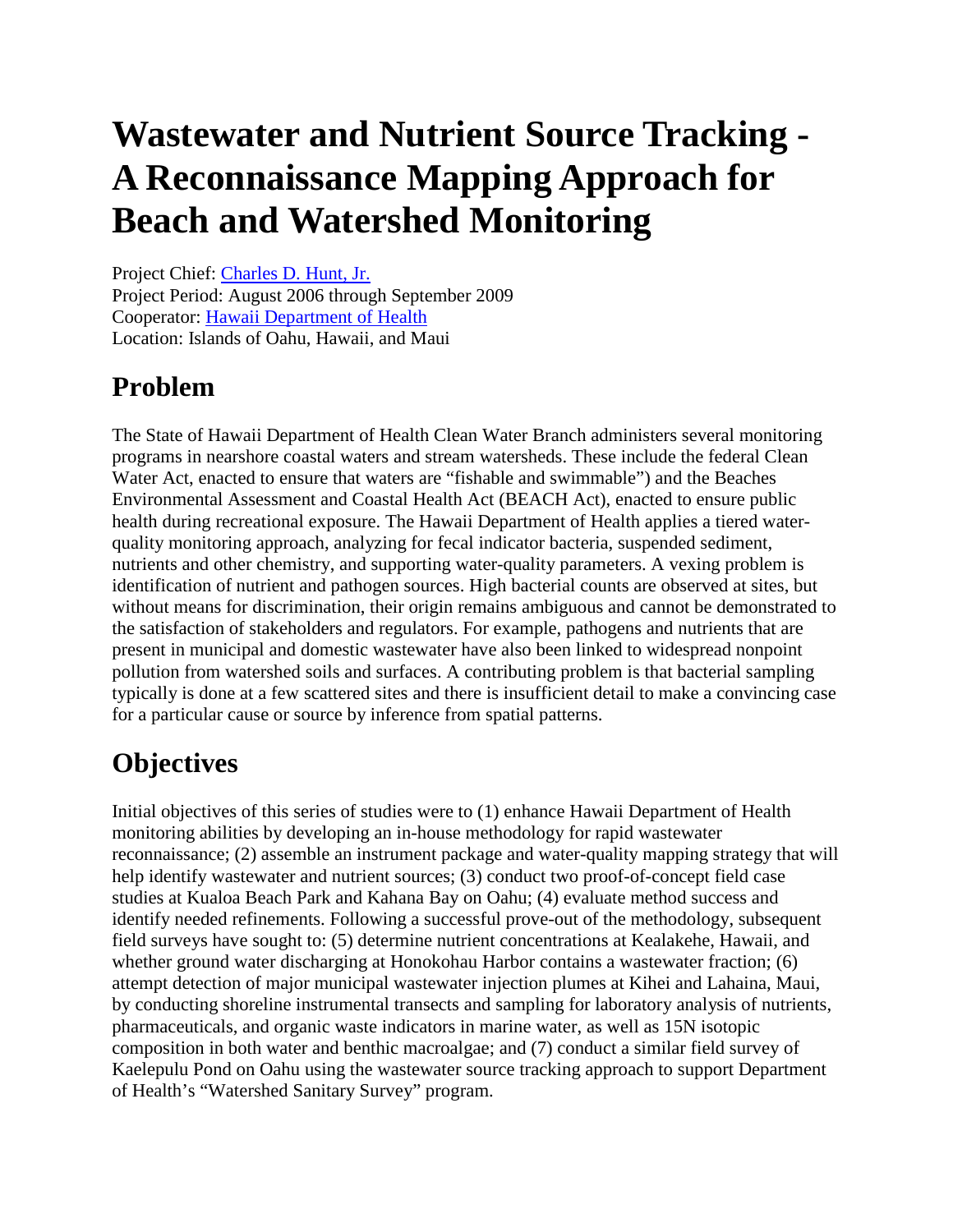#### **Relevance and Benefits**

The methodology developed during this study will enhance the ability of Hawaii Department of Health to protect public health by monitoring state waters under the federal Clean Water Act and the BEACH Act. A water-quality mapping capability will expand areal coverage beyond a network of fixed sites currently being monitored and provide spatial patterns and context within which bacterial counts from fixed sites will be more interpretable. It should also help identify inflows or "hotspots" for targeted water sampling. We will use off-the-shelf technology and work collaboratively with Department of Health scientists and technicians so that the developed methodology will reside in-house with DOH at the conclusion of the project. The methodology can be shared with other stakeholders such as watershed restoration groups. The proposed study addresses effects of land use and population increases on water quality and coastal water resources, which are high priority water issues of the USGS Strategic Plan and the Science Plan of the USGS Pacific Islands Water Science Center. This effort also fulfills a long-term USGS data objective to increase collection of water-quality data that directly relate to highly visible and critical human-health and aquatic-health issues, such as hypoxia, harmful algal blooms, and nutrient enrichment.

## **Approach**

The Wastewater and Nutrient Source Tracking methodology will be developed and applied in a collaborative effort by USGS and Department of Health scientists and technicians. The methodology incorporates two main elements: (1) transecting of nearshore waters using waterquality instruments to map spatial patterns and identify "hotspots" for targeted water sampling; and (2) water sampling for multiple geochemical tracers that are diagnostic of wastewater and nutrient sources. It is intended as a rapid reconnaissance for first-order wastewater and nutrient source detection, and will be a tiered approach, progressing from least expensive reconnaissance mapping with field meters to more expensive (but more diagnostic) laboratory water analyses. Mapping surveys will use a portable instrument package with recording GPS (Global Positioning System) capability. Two case-study surveys will serve as "proof-of-concept" evaluations while the four other sites studied will put the methodology into practice.

### **Progress**

The first phase of this project ran from August 1, 2006 through November 30, 2007, and was devoted to method development and "proof-of-concept" field case studies at Kualoa Beach Park and Kahana Bay on Oahu. After these proved successful, the second phase of the project began in October 1, 2007, with the main objective being to attempt detection of two municipal wastewater injection plumes on Maui, one centered at Kalama Park in the south Kihei area, and the other at Kahekili-Honokowai in the Lahaina area. On the Big Island of Hawaii, monitor wells and springs at Kealakehe (near Kailua-Kona) were sampled to determine nutrient concentrations and whether ground water discharge to Honokohau Harbor contained a wastewater fraction; sampling was successfully completed in December 2007. The Kaelepulu Pond surveys on Oahu will be completed in July 2008.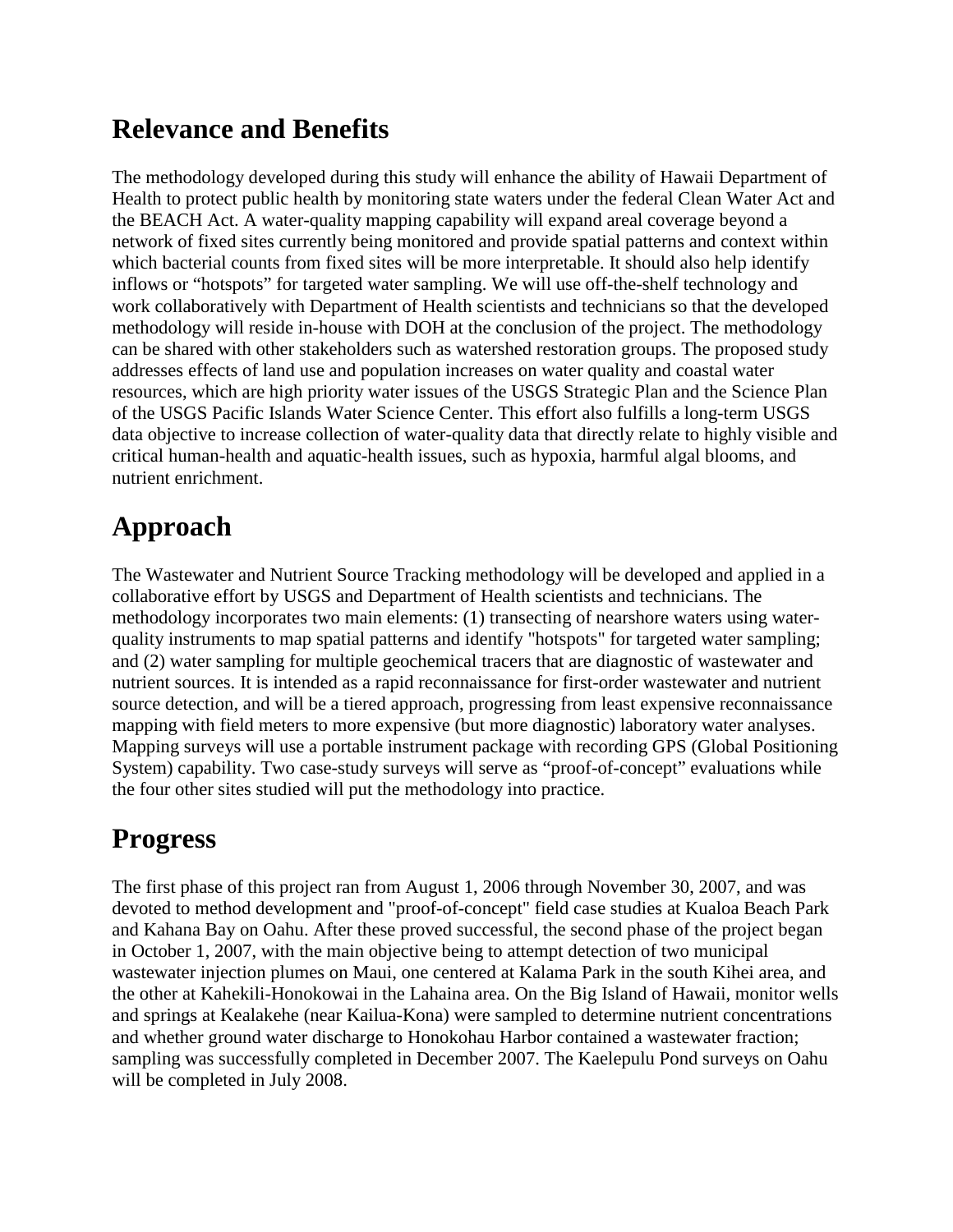#### **Products and Significant Findings**

One formal report has been published: U.S. Geological Survey [Scientific Investigations Report](http://pubs.usgs.gov/sir/2009/5253/)  [2009-5253](http://pubs.usgs.gov/sir/2009/5253/) "A Multitracer Approach to Detecting Wastewater Plumes from Municipal Injection Wells in Nearshore Marine Waters at Kihei and Lahaina, Maui, Hawaii." Wading and kayak surveys produced strong multitracer evidence for wastewater detection in the marine water column at both locales, most notably by detection of pharmaceuticals carbamazepine and sulfamethoxazole and by heavy nitrogen-isotope compositions in water and benthic algae that are consistent with a wastewater source that has undergone partial denitrification. Surveys indicated that each wastewater plume spans about a mile (1.6 km) of shoreline, agreeing well with prior numerical modeling at Kihei [\(Hunt 2006\).](http://pubs.usgs.gov/sir/2006/5283/)

Data compilations and briefing presentations were produced by earlier surveys during method development and refinement. Results of proof-of-concept surveys at Kualoa and Kahana, Oahu, were presented to the Hawaii Department of Health on February 27, 2007. You can download a copy of the [slide presentation](http://hi.water.usgs.gov/studies/beachmonitoring/pdf/USGS_DOH_Sourcetracking_slides.pdf) (4.1 Mb PDF). Results of sampling at Kealakehe, Hawaii, were presented to the Hawaii Department of Health on March 13, 2008; a [slide presentation\(](http://hi.water.usgs.gov/studies/beachmonitoring/pdf/USGS_DOH_Kealakehe_Kona_slides.pdf)5.7 Mb PDF) may be downloaded. Results from the **Kaelepulu Pond surveys** are available in maps and data tables.

#### **Wastewater and Nutrient Source Tracking, Kaelepulu Pond, Oahu, Hawaii**

Wastewater and nutrient source tracking surveys were made in Kaelepulu Pond, Kaelepulu Canal to its outlet at Kailua Beach, and Hamakua Canal to its head at Kawainui Marsh levee in cooperation with the State of Hawaii Department of Health on July 22-24 and 28-30, 2008.

The surveys were made during "fair-weather" conditions via kayak and included: (1) trolling with a multiparameter water-quality sonde, and (2) [wa](http://hi.water.usgs.gov/studies/kaelepulu/files/map_of_sample_sites.pdf)ter-column sampling at about 10 centimeters beneath the water surface. **D** Download [location map](http://hi.water.usgs.gov/studies/kaelepulu/files/map_of_sample_sites.pdf) (2.6 Mb PDF).

Water samples were analyzed for nutrients, pharmaceuticals, and wasteindicator compounds and are the most diagnostic for wastewater presence and nutrient-source inference because of low detection levels of the laboratory analyses. Nutrient concentrations and speciation are highly subject to biotic processes and time of day. Forty samples were analyzed for nutrients and stable isotopes, 20 for pharmaceuticals, and 10 for wasteindicator compounds. A sample of tap water (sample 41) was also analyzed for stable isotopes to define the municipal-supply end-member.  $\mathbb{\Sigma}$  Download [data for water samples](http://hi.water.usgs.gov/studies/kaelepulu/files/data_water_samples_lab_results.pdf) (0.2 Mb PDF).